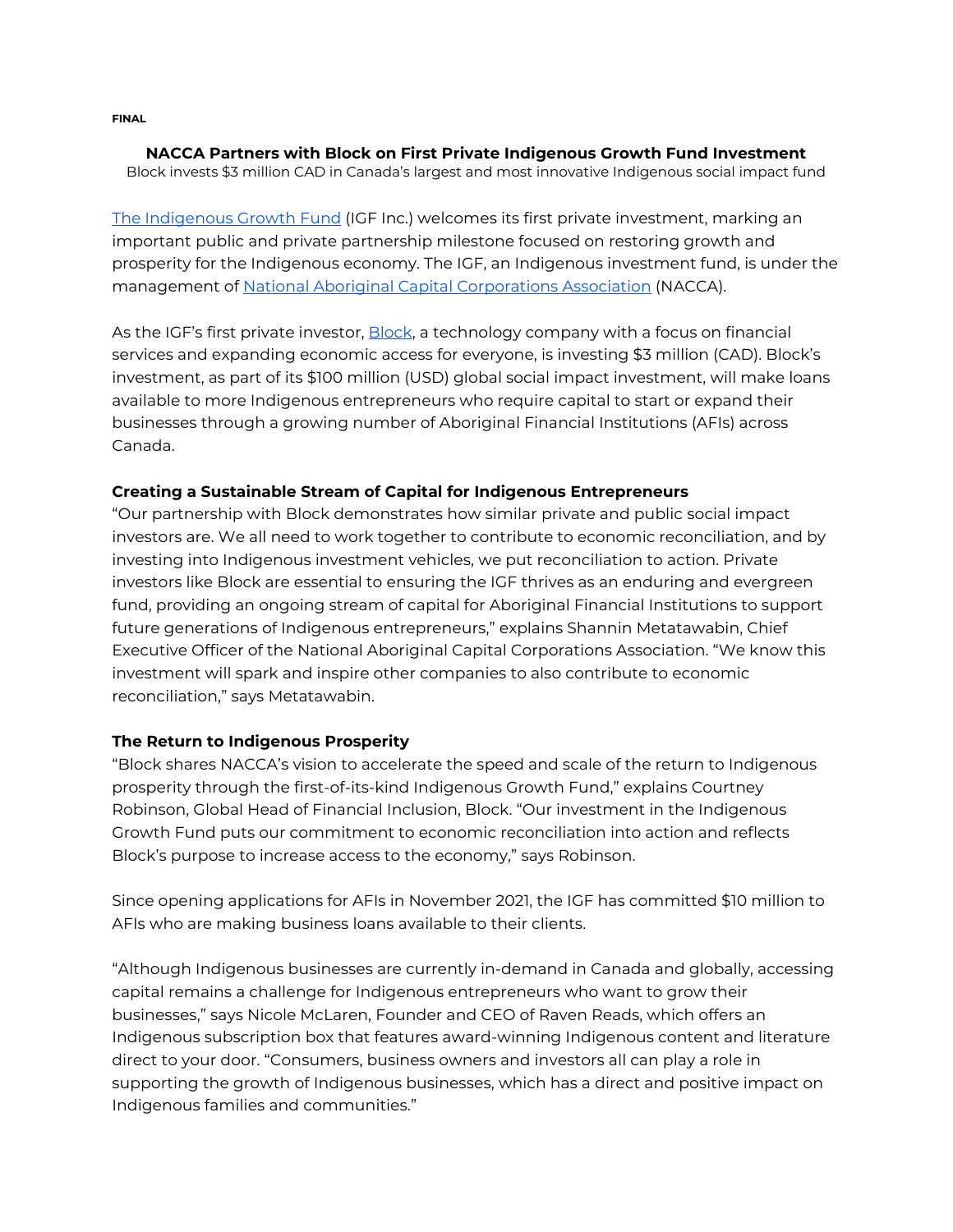"When our government first invested in the Indigenous Growth Fund last year, NACCA issued a call to action for partners to come to the table, expand access to capital and provide more opportunities for Indigenous entrepreneurs," said Hon. Mary Ng, Minister of International Trade, Export Promotion, Small Business and Economic Development. "Today, Block has responded to that call, joining NACCA, and our government, in advancing a societal effort towards reconciliation."

"Block's investment in the Indigenous Growth Fund is a great step forward in ensuring Indigenous businesses can continue to contribute to their vibrant communities and local economies. By helping further unlock the creative and entrepreneurial spirit in Indigenous communities, Block is positioning itself as a new partner on the federal government's shared path towards economic reconciliation," said Hon. Patty Hajdu, Minister of Indigenous Services.

## **Self-Determination for Indigenous Entrepreneurs**

"The Indigenous Growth Fund represents a transfer of good energy into economic reconciliation and economic self-determination for Indigenous entrepreneurs," sums up Metatawabin. "Accepting our first private investment is an important milestone to allow the Indigenous Growth Fund to deliver on its vision of helping more Indigenous business owners to take their businesses to the next level of growth and prosperity," says Metatawabin. "Block's investment also signals that private investors are looking at the IGF as a wellstructured, institutional-grade fund. One that will begin to anchor real growth for our AFI network and their clients."

#### **About NACCA**

[NACCA,](https://nacca.ca/about/) the National Aboriginal Capital Corporations Association, is a network of over 50 Aboriginal Financial Institutions (AFIs) dedicated to stimulating economic growth for all Indigenous people in Canada. The AFI network has provided 50,000 loans totaling \$3 billion to businesses owned by First Nations, Métis and Inuit people. NACCA supports the network by building AFI capacity and fostering Indigenous business development. NACCA's goal is to provide opportunities for Indigenous entrepreneurs and increase prosperity for Indigenous people in Canada. These efforts increase social and economic self-reliance and sustainability for Indigenous people and communities. NACCA advocates for Indigenous economic development by focusing on the following: representing the unified voice of AFIs; publishing national and regional results of AFI work; fostering partnerships and building capacity; and delivering the Aboriginal Entrepreneurship Program (AEP) products and services to AFIs. Learn more at [nacca.ca](https://nacca.ca/about/)

#### **About The Indigenous Growth Fund**

The Indigenous Growth Fund (IGF) is a new \$150M investment fund, under the management of the National Aboriginal Capital Corporations Association (NACCA), that will provide access to the capital that Indigenous small-and medium-sized enterprises (SMEs) have long sought and lacked. Indigenous entrepreneurs across all industries will be able to access the Fund via